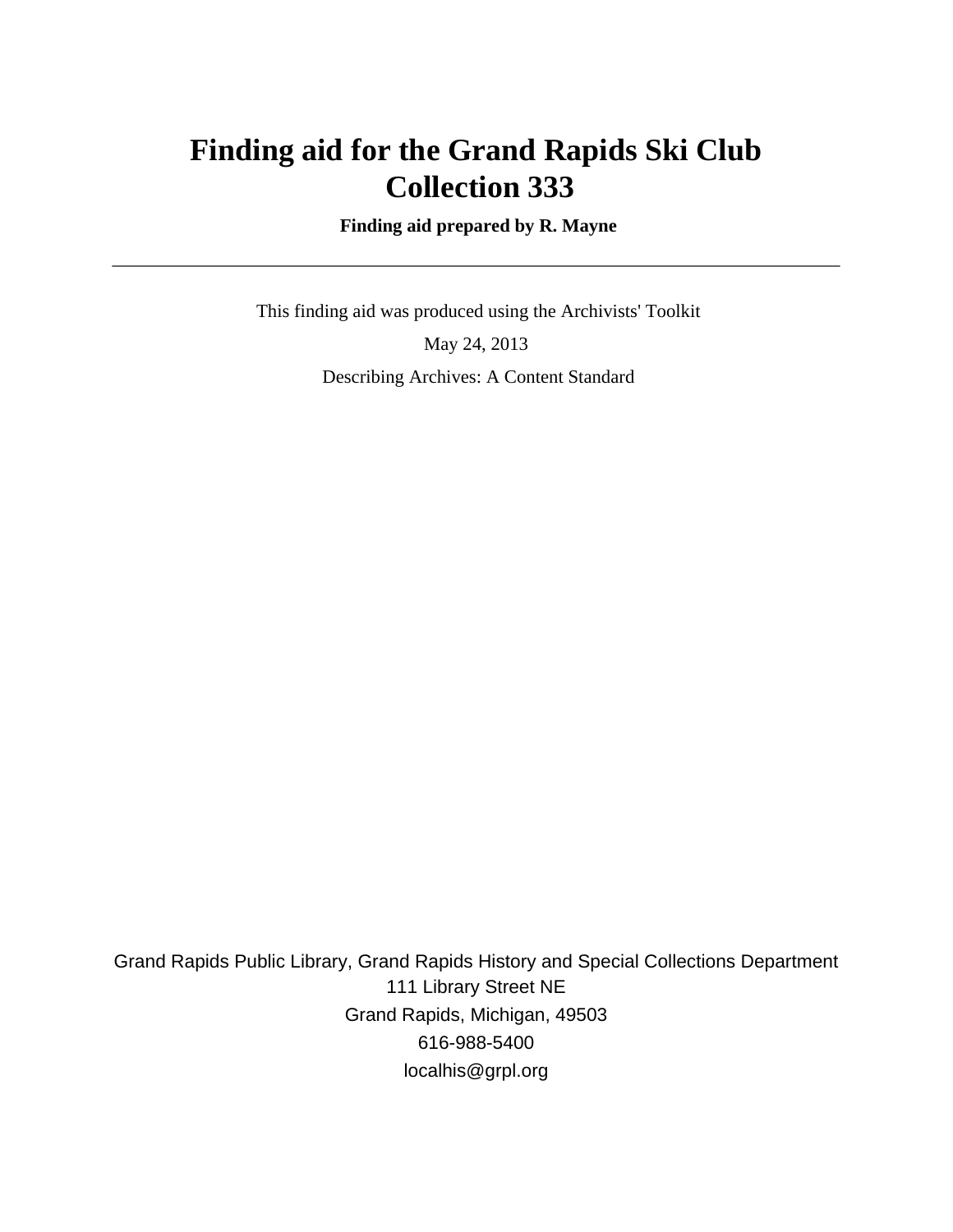# **Table of Contents**

 $\overline{\phantom{a}}$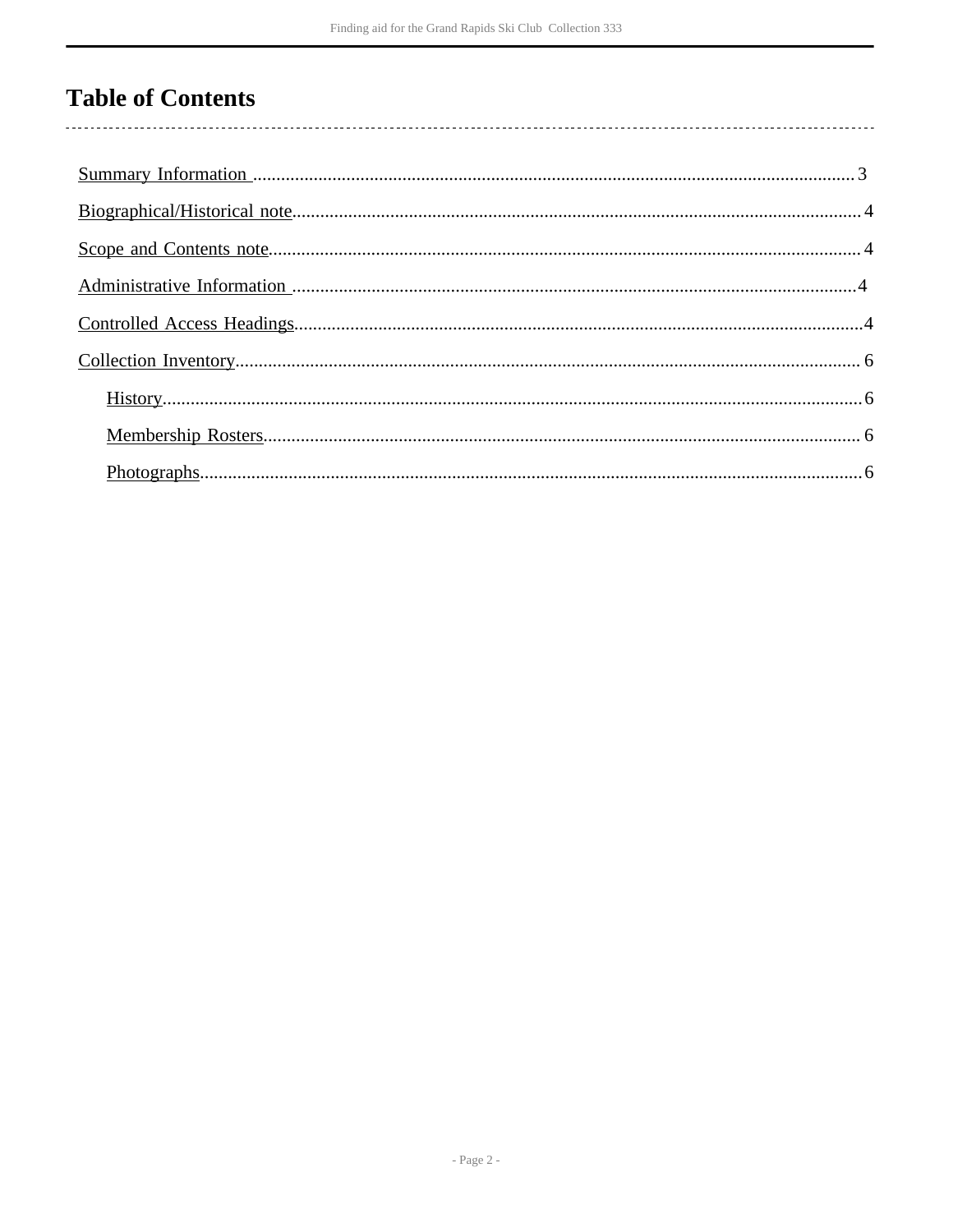# <span id="page-2-0"></span>**Summary Information**

| <b>Repository</b> | Grand Rapids Public Library, Grand Rapids History and Special<br><b>Collections Department</b>                                                                                                                                                                                                                                                                                                                                                                                                                                                                                                         |
|-------------------|--------------------------------------------------------------------------------------------------------------------------------------------------------------------------------------------------------------------------------------------------------------------------------------------------------------------------------------------------------------------------------------------------------------------------------------------------------------------------------------------------------------------------------------------------------------------------------------------------------|
| <b>Title</b>      | Grand Rapids Ski Club                                                                                                                                                                                                                                                                                                                                                                                                                                                                                                                                                                                  |
| Date [inclusive]  | 1963-2003                                                                                                                                                                                                                                                                                                                                                                                                                                                                                                                                                                                              |
| <b>Extent</b>     | 0.21 Linear feet One box                                                                                                                                                                                                                                                                                                                                                                                                                                                                                                                                                                               |
| Language          | English                                                                                                                                                                                                                                                                                                                                                                                                                                                                                                                                                                                                |
| <b>Abstract</b>   | The Grand Rapids Ski Club was founded in 1954 and met at the Grand<br>Rapids Public Museum. They later purchased property on East Leonard<br>across from the Grand Rapids Golf Club, and constructed a building in<br>the early 1960s. Snowmaking equipment was later installed to deal with<br>light snow fall years. Area high schools originally practiced at this club<br>but, with the opening of the Cannonsburg Ski Area, teams and others went<br>there and the Grand Rapids Ski Club died out. This collection includes a<br>history, membership rosters, a few photographs and a club patch. |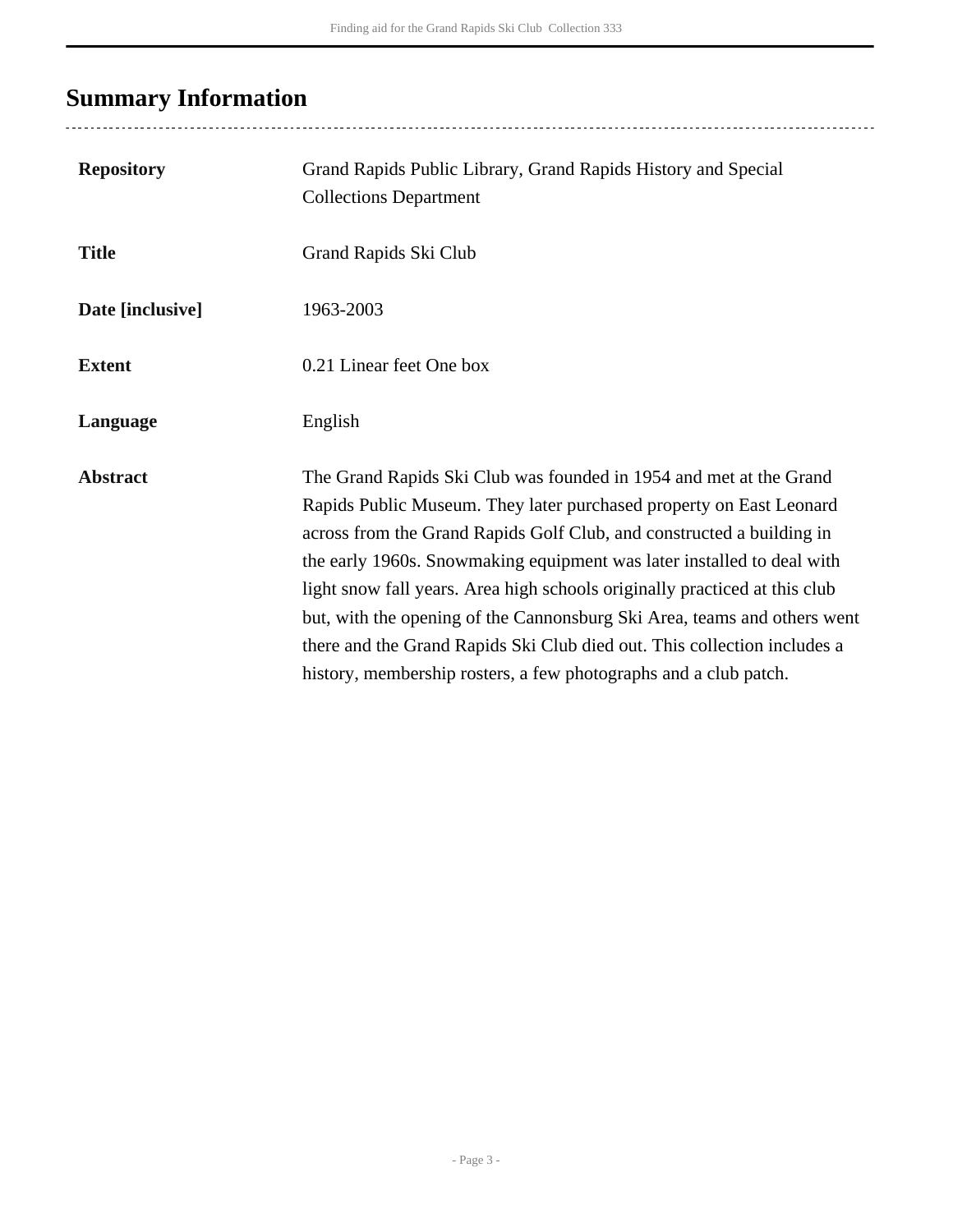## <span id="page-3-0"></span>**Biographical/Historical note**

The Grand Rapids Ski Club was founded in 1954, with Carl L. Duvall as its first president. The group met at the Public Museum building on Jefferson Street. Property was leased west of Richmond Park, followed after a couple of years by the purchase of property and building of a clubhouse on East Leonard, across from the Grand Rapids Golf Club, in the early 1960s. Snowmaking equipment was later installed to deal with light fall years.

Area high school teams originally practiced at this club. But, with the opening of the Cannonsburg Ski area, the teams and others went there and the club died out. The current Greater Grand Rapids Ski Club, founded in 1969 as the Lincoln Ski Club, ran parallel to the original Grand Rapids Ski Club.

## <span id="page-3-1"></span>**Scope and Contents note**

This collection has been defined with the expectation that some day more information or documents may become available.

## <span id="page-3-2"></span>**Administrative Information**

### **Publication Information**

Grand Rapids Public Library, Grand Rapids History and Special Collections Department

#### **Immediate Source of Acquisition note**

Don Souter, accession number 2003.070.

## <span id="page-3-3"></span>**Controlled Access Headings**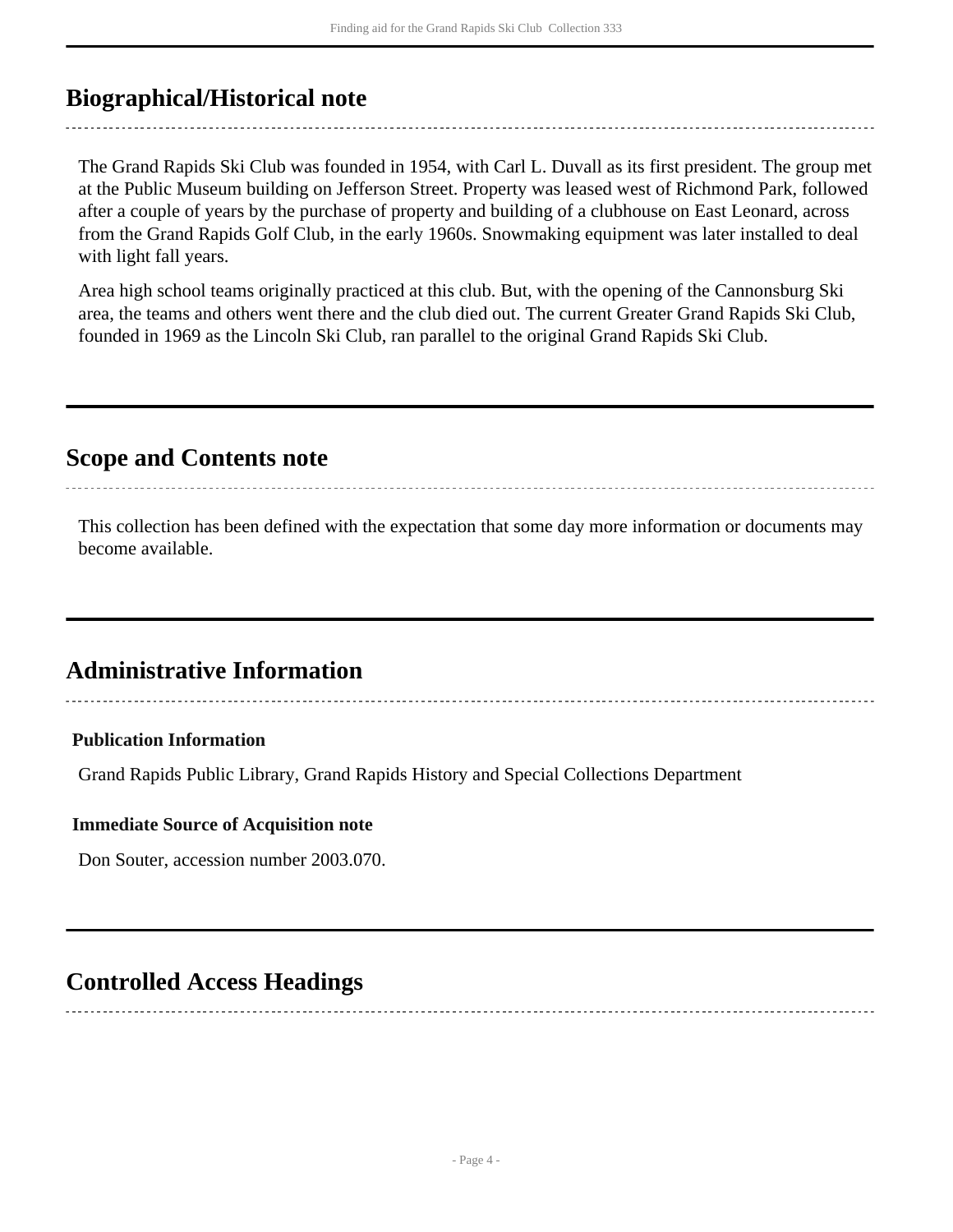### **Corporate Name(s)**

• Grand Rapids Ski Club.

### **Geographic Name(s)**

• Grand Rapids (Mich.) -- History

### **Subject(s)**

• Skies and skiing -- Michigan -- Grand Rapids